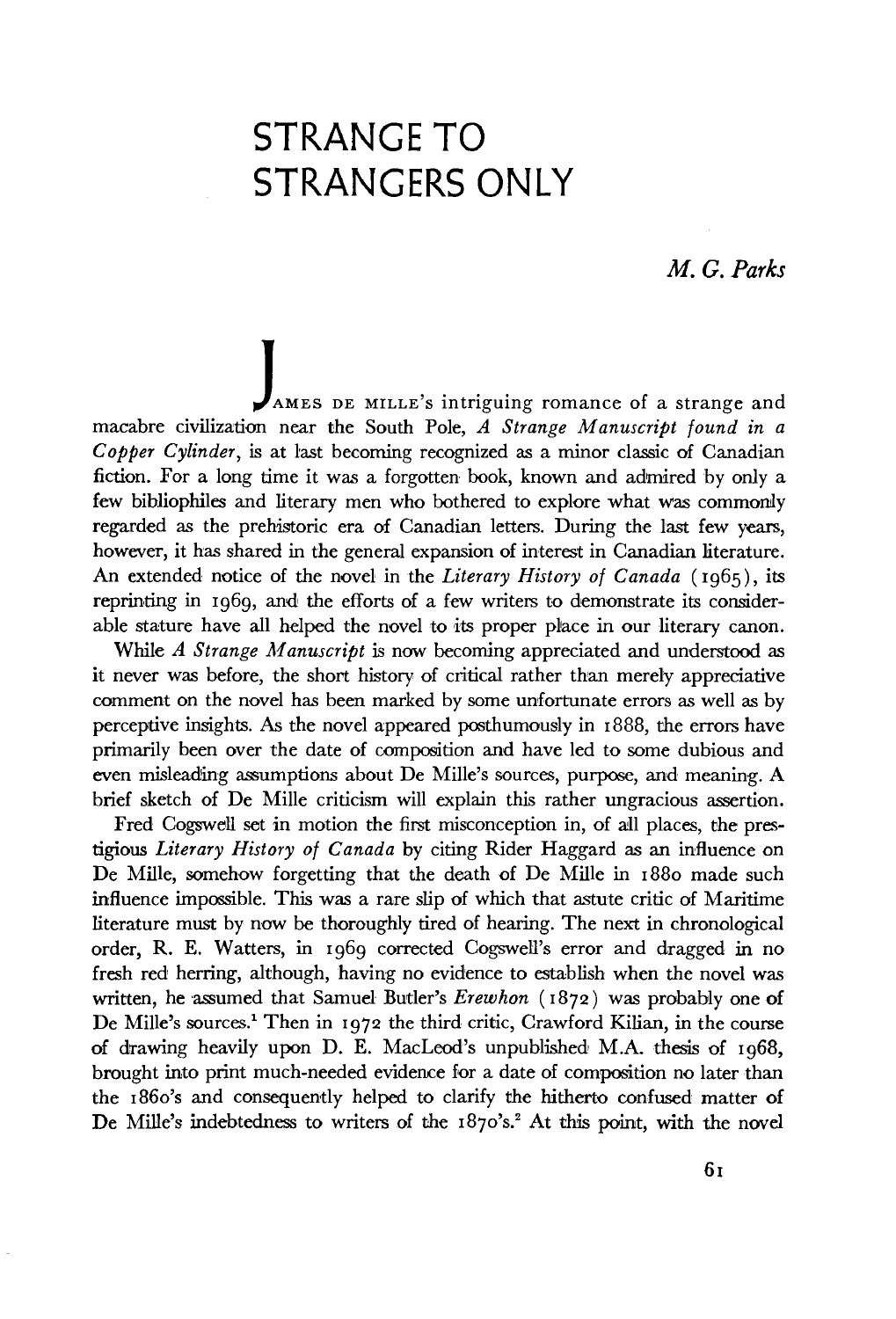placed at least in its proper decade, it seemed that criticism could proceed more confidently. But that was not to be. Again, as in 1965, one of our best critics brought confusion into the picture. Apparently unimpressed by Kilian's article and its important evidence, George Woodcock wrote just a year later an article which conjectures a composition date of 1879 and then proceeds to trace the influences upon De Mille's novel of three British novels of the 1870's.<sup>3</sup> In spite of its perceptive analysis of other aspects of *A Strange Manuscript,* this article of 1973 can only be confusing in its resumption of what is pretty clearly a false scent. At the moment, therefore, a reader following the chronological order of critical comment is more than likely to wonder what is fact and what is fiction.

Much of the confusion is resolved if Kilian's report on MacLeod's thesis is taken seriously. At the risk of some repetition of what already appears in Kilian's article, one can outline the matter as follows. The crucial evidence is contained in a letter of March 6, 1880, written by James De Mille's brother, Alfred Henry De Mill, to the Reverend Dr. John Pryor, James's father-in-law. The relevant paragraph of this letter runs as follows :

The "Copper Cylinder" MS is one of the first stories ever written by James, and he was never able to make a satisfactory *denouement* to the plot in it, and consequently I do not think he ever offered it for sale. I read it over some years ago and told him that the concluding chapter could be re-written with advantage, and he entirely agreed with me. I do not know whether he has ever touched it since, or not.... I think that a purchaser might be found for it among the publishers of the great monthlies and when I heard from Willie [James's son] that you intended offering it to Lea and Shepard I thought that possibly you were not alive to the fact of its being a work of considerable merit. It might be changed a little at the end with advantage and offered either to Houghton [?] or in England.<sup>4</sup>

Here is evidence from the very person who knew something about James De Mille's life as a writer. There is absolutely no reason to doubt Alfred De Mill's knowledge or veracity. "Some years ago", though frustratingly indefinite, establishes the existence of the completed manuscript of the novel — without, of course, the "satisfactory *denouement"* De Mille never achieved — no later than several years before 1880. Even more revealing, of course, is the testimony that the novel was "one of the first stories ever written by James". The remark eliminates the 1870's completely and places the time of composition somewhere in the 1860's, when De Mille began his short but prolific career as a published author of fiction. A brief survey of James De Mille's activities in the decade will serve to place A. H. De Mill's statement in context and make it less vague than it appears to be.

By i860 De Mille was dashing off serial fiction of the Sunday School variety **for** the *Christian Watchman,* a Saint John magazine edited by his elder brother, Elisha Budd De Mill.<sup>5</sup> It is probable that he also wrote The Dodge Club in 1861,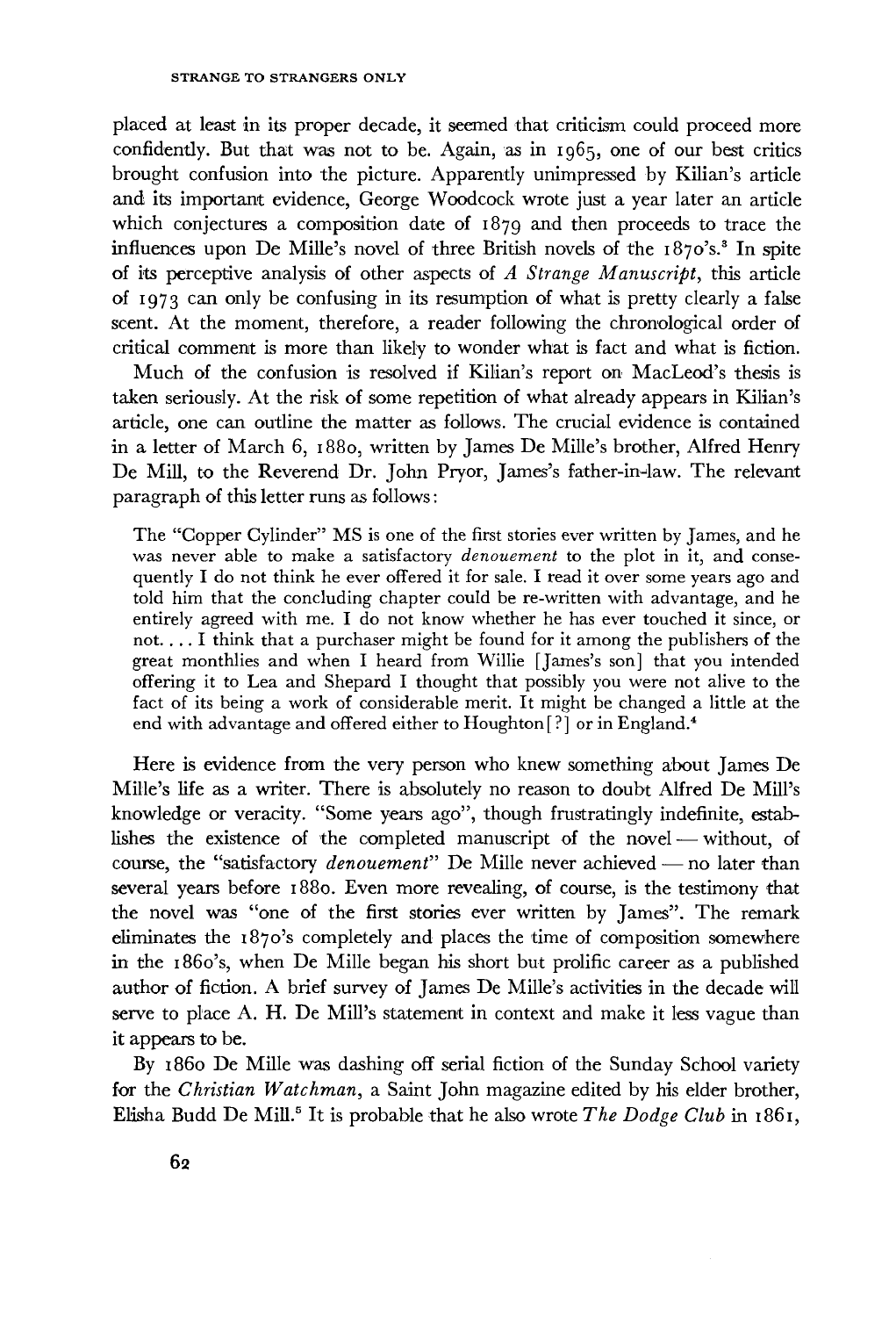although the work was not published until 1866 (or 1868?) as a serial in Harper's Magazine and not until 1869 as a book.<sup>6</sup> These very early endeavours, however, are almost certainly not what A. H. De Mill means by his brother's "first stories". That he is thinking of book publication as a definition of author ship is made clear by another sentence in the same letter. In the course of remarking on the gross inaccuracy of a recent newspaper report on James's life, especially "the assertion that all the profits of his books went to pay his father's debts and that his father was a bankrupt", A. H. De Mill remarks that James's only contribution to the settlement of their father's estate was his payment of \$1100 to release a bank note *"in 1865 or 1866 long before he began to write".'<sup>1</sup>* As De Mille's first published book,<sup>8</sup> Helena's Household (1867), was what A. H. De Mill must therefore have considered, like *A Strange Manuscript,* "one of the first stories" written by his brother, his testimony places the composition of *A Strange Manuscript* in the latter half of the 1860's — more specifically, in 1867 or 1868.

The known facts of De Mille's life in the decade support a date of composi tion no later than 1867 or 1868. After the flurry of serial writing in 1860-61, De Mille produced nothing more for several years. From September 1861, until the summer of 1865 he held the post of Professor of Classics at Acadia College. While his work as an energetic and popular teacher would have kept him busy in this period, it is quite possible that he also continued to write, and he may indeed have spent some time in these four years on *A Strange Manuscript.* His resigna tion from Acadia was followed by his appointment as Professor of History and Rhetoric at Dalhousie College, but, according to the testimony of his earliest biographers, he did not step directly from one set of duties to another but spent the next academic year ( 1865-66 ) preparing for his new post. It is likely that he also wrote (or completed) *Cord and Creese* and *Helena's Household* during this interval, as both were published in 1867, the first as a serial.

From the fall of 1866 to the end of the decade his teaching at Dalhousie would have at first curtailed his writing, especially because the new post required preparation of material he bad not taught at Acadia. Nevertheless he found time to prepare two manuscripts in 1867 and 1868 – The Cryptogram, published in serial form in 1869, and *The В О W С,* published as a book in the same year. Around the end of the decade his tempo increased, for in 1870 five titles appeared — *The American Baron* (as a serial), *The Boys of Grand Pré School, The Lady of the Ice, The Minnehaha Mines* (as a serial), and *Lost in the Fog.* Thereafter, his brother's testimony makes speculation unnecessary, and at any rate De Mille's steady grinding out of pot-boilers and juvenile fiction at the rate of two to four per year until the middle of the decade and his work on *The Elements of Rhetoric* would have left little room for *A Strange Manuscript.* It appears, then, that there were two periods in the 1860's when De Mille would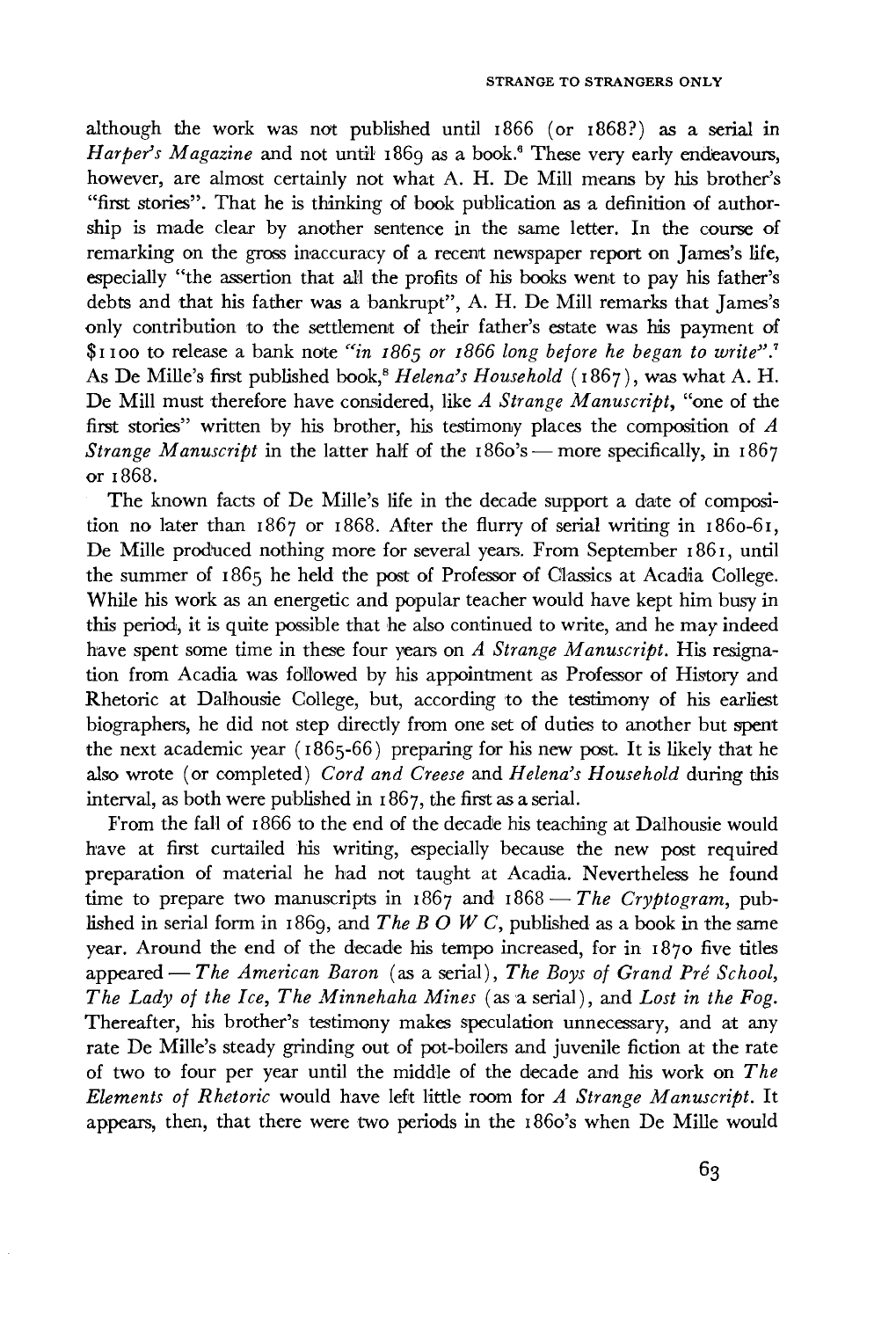have had the opportunity to write his masterpiece — during the years at Acadia (late 1861 to mid-1865) and in 1867 before he began *The В О W С* and *The Cryptogram.* Therefore A. H. De Mill's testimony makes good sense in terms of De Mille's activity as a writer in the decade, and 1867 appears to be a highly probable *terminus ad quern* for *A Strange Manuscript.* Certainly, as MacLeod notes and Kilian agrees, De Mille may well have conceived the idea for the novel as early as the  $1850's$ ,<sup>9</sup> and quite possibly he worked on it intermittently for years before 1867. Such careful and prolonged attention would account for the pro fessional polish of the novel and its manifest superiority to every other work of fiction he produced — qualities of the novel which have led critics to assume mistakenly that it must therefore be a late work belonging to the 1870's. De Mille's usual practice was to write rapidly, even in a slapdash manner, a habit which he cultivated after *Helena's Household* in a deliberate attempt to turn out manuscripts for a quick cash return. But even in the 1860's he was capable of writing the kind of prose one finds in his best novel, as passages of his early serials and *Helena's Household* prove. There is no foundation here for doubting A. H. De Mill's evidence.<sup>10</sup>

This relatively early date of composition — or, more accurately, line of demarcation — naturally affects current conjectures about De Mille's indebted ness to other novelists of his time. Obviously, the novel could not have been influenced by Mallock's *The New Republic* (1877), Butler's *Erewhon* (1872), or even Lord Lytton's *The Coming Race* (1870)." As Crawford Kilian observes, "A careful examination of *Strange Ms,* and of the facts of De Mille's life, will show that the author's influences are far earlier than Haggard or Butler" — and he rightly singles out More and Swift as two of the general influences upon De Mille's novel. Both *Utopia* and *Gulliver's Travels* depict imaginary societies which reflect back upon the actual societies in which they were written; both are anti-Utopias in which the good elements of the imagined societies are counter balanced by the bad and in which utopianism as an ideal is implicitly repudiated ; both are presented by narrator-characters, Hythloday and Gulliver, who are more or less naive and imperceptive of the implications of what they see and experience. Similarly, De Mille's imaginary society is a distorted reflection of his own, his Kosekin have evolved a society that is at first glance better but ultimately as bad as actual Western society, or even worse, and his narrator, Adam More, like Hythloday and Gulliver, brings an ordinary and relatively imperceptive mind to the task of understanding and judging his strange hosts. *A Strange Manuscript* is therefore squarely in the "classic" line of English anti-Utopias, and its general conception need not be sought for in minor fantasies of the nineteenth century.

Various more restricted influences have been pointed out by George Woodcock, all of which — except, of course, the three novels of the  $1870's$  — are certainly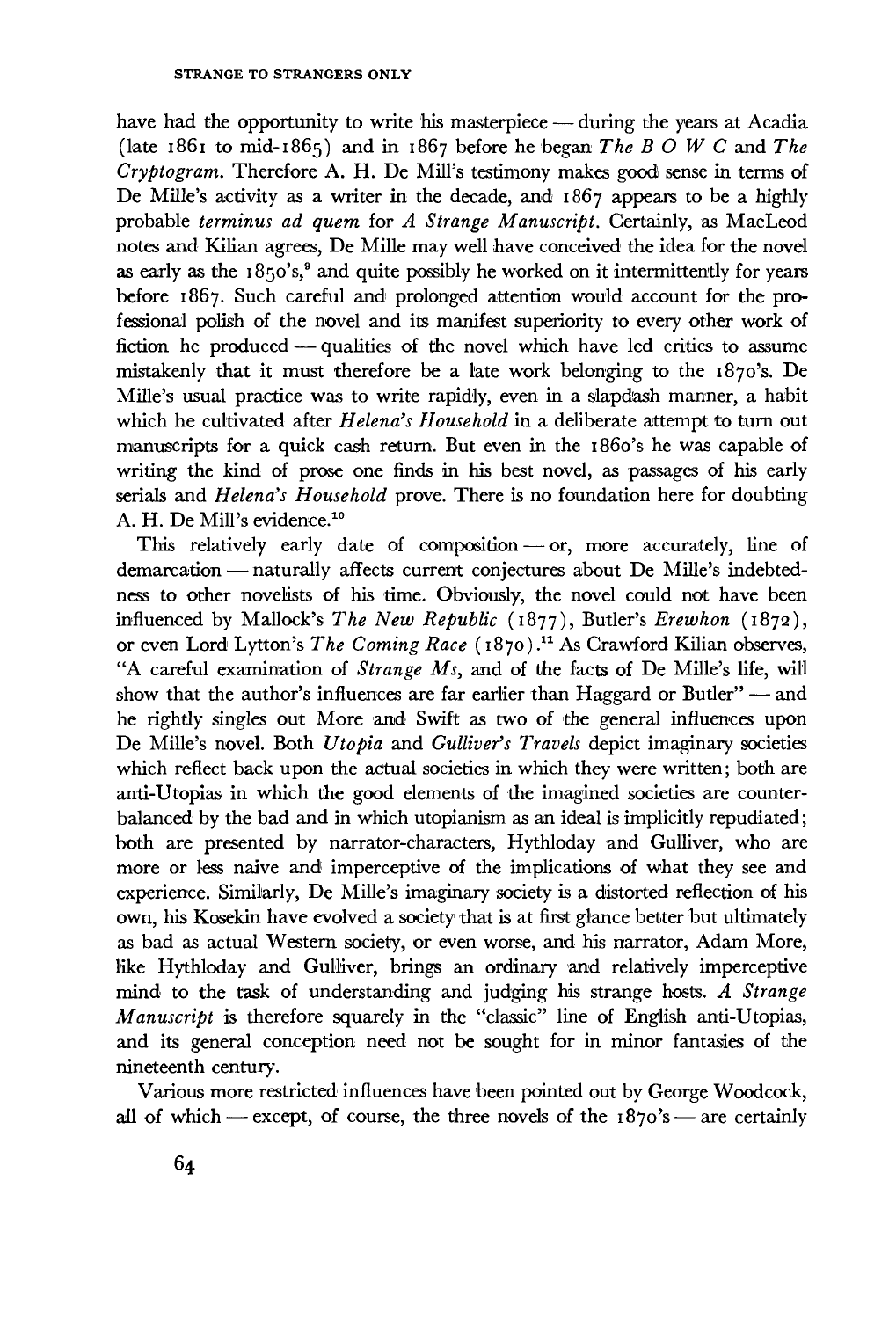possible. Among these are the novels of Peacock (or imitations of their form) as models for De Mille's frame discussion by the yachtsmen, Prescott's *Conquest of Mexico* (1843) for the idea of sacrificial rites performed atop pyramids, Melville's Typee (1846) for the notion of gentle and seemingly benevolent cannibals.<sup>12</sup> The suggestion that Jules Verne's earlier novels in their original French would have been known to De Mille is plausible, but their bearing on *A Strange Manuscript* is less likely. By the 1860's, Verne had not produced much that is relevant. The only possibility would seem to be *A Journey to the Centre of the Earth,* which first appeared (in French) in 1864. As will be argued below, however, De Mille did not need Verne's help to envisage a subterranean entrance to an unknown land.

All of these writers may have contributed to De Mille's novel in such very minor ways. Others equally deserving of passing notice have not been mentioned by Watters and Woodcock.

One peculiar notion picked up by De Mille was the brainchild of an eccentric army captain, John Cleves Symmes, who in 1818 issued and distributed a circular propounding the thesis that the earth is hollow and open at the poles. In 1823 he went so far as to petition the American Congress to support a polar expedition to test his theory, and actually received twenty-five supporting votes. Three years later, in 1826, Symmes and his collaborator, one James McBride, published *Symmes Theory of Concentric Spheres,* a full explanation of his thesis that there are enormous openings at both poles through which the sea flows into a series of hollow, concentric spheres. Circles of ice and volcanic peaks surround the openings, but within these barriers the climate is tropical. Not surprisingly, the notion first publicized in 1818 was picked up very quickly by a writer of fiction. In 1820 appeared *Symzonia,* by Captain Adam Seaborn — possibly a pseudonym for Symmes himself. This fantasy tells the story of a voyage of discovery to the South Pole undertaken under the guise of sealing. The ship follows ocean currents through a ring of ice and is borne imperceptibly over the ocean rim into the interior of the earth, where Seaborn and his men come upon the continent of Symzonia. They land at a city, where they are welcomed by a friendly white race. This new civilization turns out to be Utopian in both the admirable nature of the people and their institutions. Fearing to be contaminated by their visitors, the Symzonians subsequently ask them to depart, and Seaborn and his crew retrace their course, eventually returning to New York.<sup>13</sup>

One cannot be sure that De Mille had read *Symzonia,* although it fits one of Adam More's remarks: "As a boy I had read wild works of fiction about lands in the interior of the earth, with a sun at the centre, which gave them the light of a perpetual day". A few other possible echoes come to mind: Adam's seal hunt which leads to his separation from the ship, the strong current, the approach through a subterranean passage, the friendly strangers. Obviously, if De Mille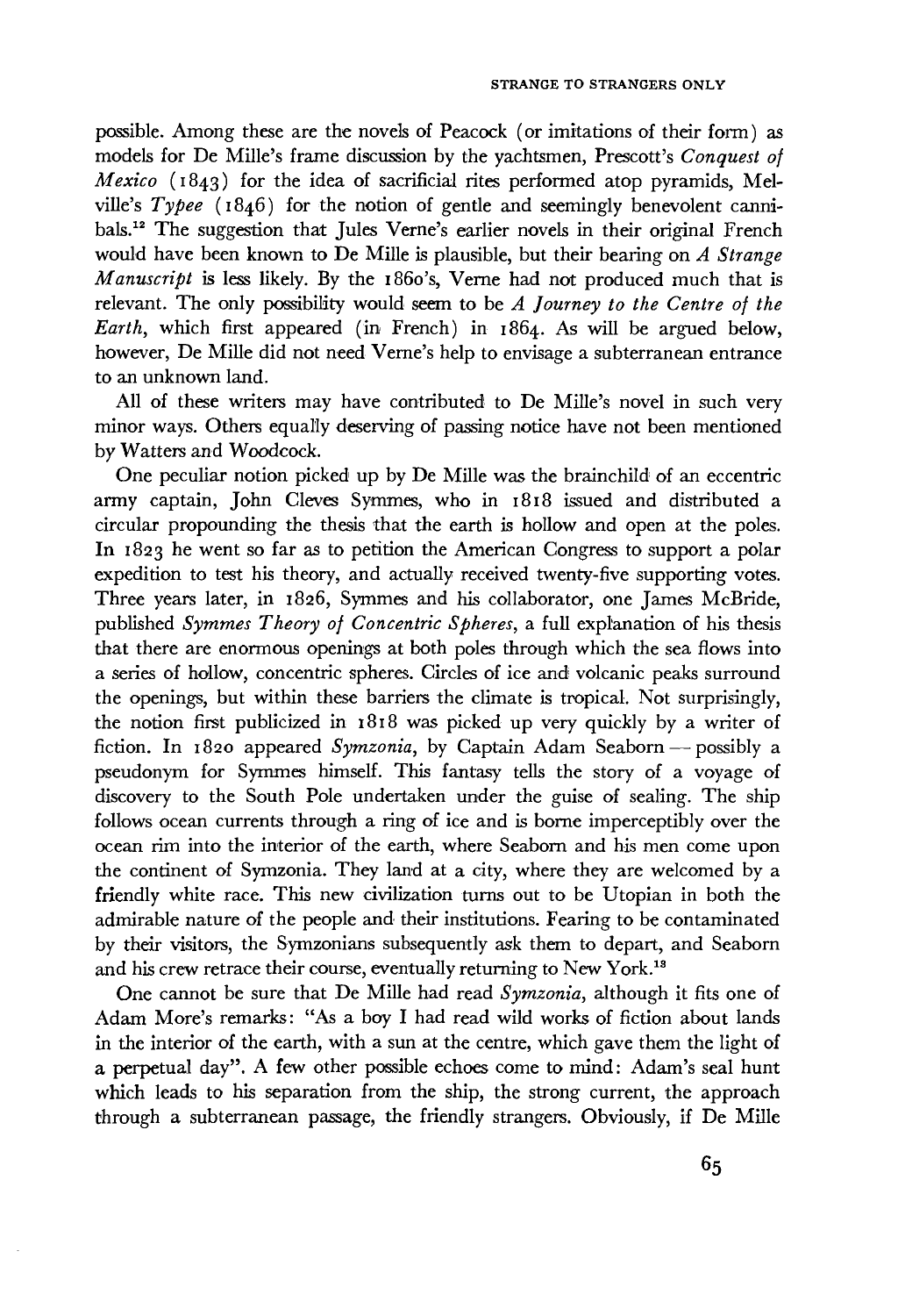had read this fantasy, it did not govern his imagination to the point of suggesting the core of his novel. What is certain, however, is that De Mille knew about Symme's eccentric theory. Adam More is made to refer to the possibility of "an opening at the South Pole" and his companion Agnew is made to deny the theory by expostulating "Do not imagine that the surface of the earth is different at the poles from what it is anywhere else", and by advising More that "Theories about openings at the poles, or whirlpools, must be given up." A little later More refers directly to Symmes' theory :

I recalled that old theory which had been in my mind before this, and which I had mentioned to Agnew. This was the notion that at each pole there is a vast opening; that into one of them all the waters of the ocean pour themselves, and, after passing through the earth, come out at the other pole, to pass about its surface in innumerable streams. It was a wild fancy, which I had laughed at under other circumstances, but which now occurred to me once more ... "

Symmes' theory was in fact widely known. Among writers who made use of it was Edgar Allan Poe, who in turn supplied De Mille with a few ideas for *A Strange Manuscript.* Poe's fragmentary story, "MS Found in a Bottle" (1883), probably suggested the copper cylinder. Incidentally, the story tells how an unsinkable ship is drawn irresistibly toward the South Pole and goes down into a whirlpool, presumably through Symmes' opening into the interior of the earth. The same author's "Narrative of Arthur Gordon Pym" (1838) has a closer bearing on De Mille's novel. In this tale of another voyage to the South Pole, various points look ahead to De Mille: details of the approach to Antarctica, the Arabic carvings of a strange race discovered by Pym, the distortion of latitude near the Pole (a detail which Poe had borrowed from *Symzonia),* the separation of the narrator from his ship when he goes ashore (Poe has the collection of *bêche-de-mer* as the purpose, but Adam More intends to shoot seals, precisely the same motive given to Adam Seaborn in *Symzonia),* the southward-flowing current, the semi-tropical climate of the polar region. It is noteworthy that J. O. Bailey, whose *Pilgrims Through Time and Space* unexpectedly includes *A Strange Manuscript* in its survey of "scientific" and "utopian" fiction, has no doubts at all that De Mille borrowed such details from Poe.<sup>14</sup>

 $of$ IHESE BORROWINGS, however, are not significantly germane to an interpretation of *A Strange Manuscript.* They attest to De Mille's wide reading, but the more of them one finds the more it becomes clear that the vital aspects of the novel, particularly his ingenious creation of the Kosekin, are very much his own. Where, then, are we to look for some insight into the cast of mind which produced the Kosekin and for some external aid in understanding the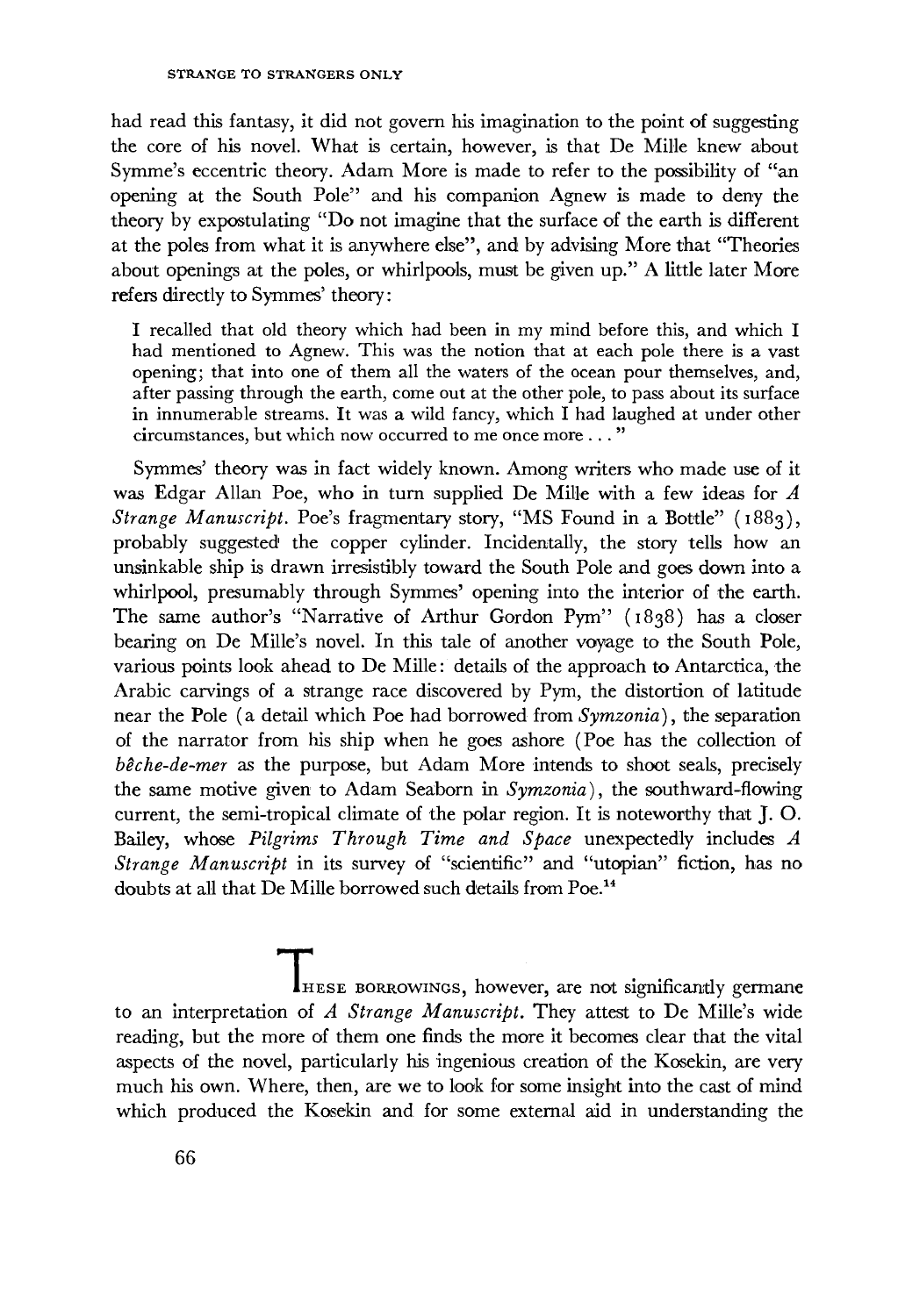relation of De Mille's strange civilization to the real world of the i86o's? The general Victorian context of the novel naturally suggests various relationships, as Waiters and Woodcock have observed, but there remains at least one unexplored means of getting closer to De Mille's mind and consequently understanding more about his meaning and purpose. What remains is what can be learned of De Mille's life and thought, especially what can be established about his moral and religious convictions and interests from the scattered evidence available. That evidence is not abundant, but there is enough of it to save interpretation from mere conjecture.

De Mille's family background, and what is clearly his significant reaction against one element of it, are the first relevant clues to pursue. His father, Nathan Smith De Mill, was a prominent shipowner and merchant of Saint John  $\sim$  a man of integrity and strong social conscience who seems to have been highly respected by his sons, James De Mille included. Certain other aspects of his character, however, have more negative connotations. Archibald MacMechan, who worked hard to piece together an accurate biography of James De Mille, judged Nathan De Mill to be a man of "unbending Puritanism".<sup>15</sup> Certainly he was a pillar of the total abstinence movement in Saint John, being president of the local society from 1832 to 1845 and a dedicated member thereafter. According to MacMechan, he was known, presumably among the more "liberal" citizens of Saint John, as "Cold Water De Mill", a name supported by the story that, having found a barrel of rum in one of his ships, he set it rolling to oblivion in the waters of Saint John harbour. MacMechan also deduced that he was inclined to anti-intellectualism. He is said to have burned a package of novels he discovered in a cargo, and "seems rather to have disparaged book-learning." His support of Acadia College in Wolfville was not, MacMechan thinks, based on any admiration for secular learning but rather on approval of its dominant atmosphere of evangelical Christianity and strict morality. The picture emerges of Nathan De Mill as a sternly upright and unbending puritan, a man to be respected but not necessarily emulated. One other fact about him is important: although the De Mills were all Anglicans, in 1842 Nathan De Mill, at the age of thirty-eight, joined the Baptist church. The reasons for his break with the family religious affiliation are not on record, but it seems obvious that at least one motive lay in his militant crusade against the demon rum. Long before 1842 he must have found the Anglican position on temperance a weak and ultimately immoral compromise. He may, of course, have been moving towards a more pietistical form of Christianity in other ways as well before he made his decision to turn his back on the *via media* of the Anglicans.

The father's influence on James De Mille can be only glimpsed here and there in the records of the early years. From the age of nine, when his father changed the religious affiliation of the family, James was a Baptist; he was sent to Baptist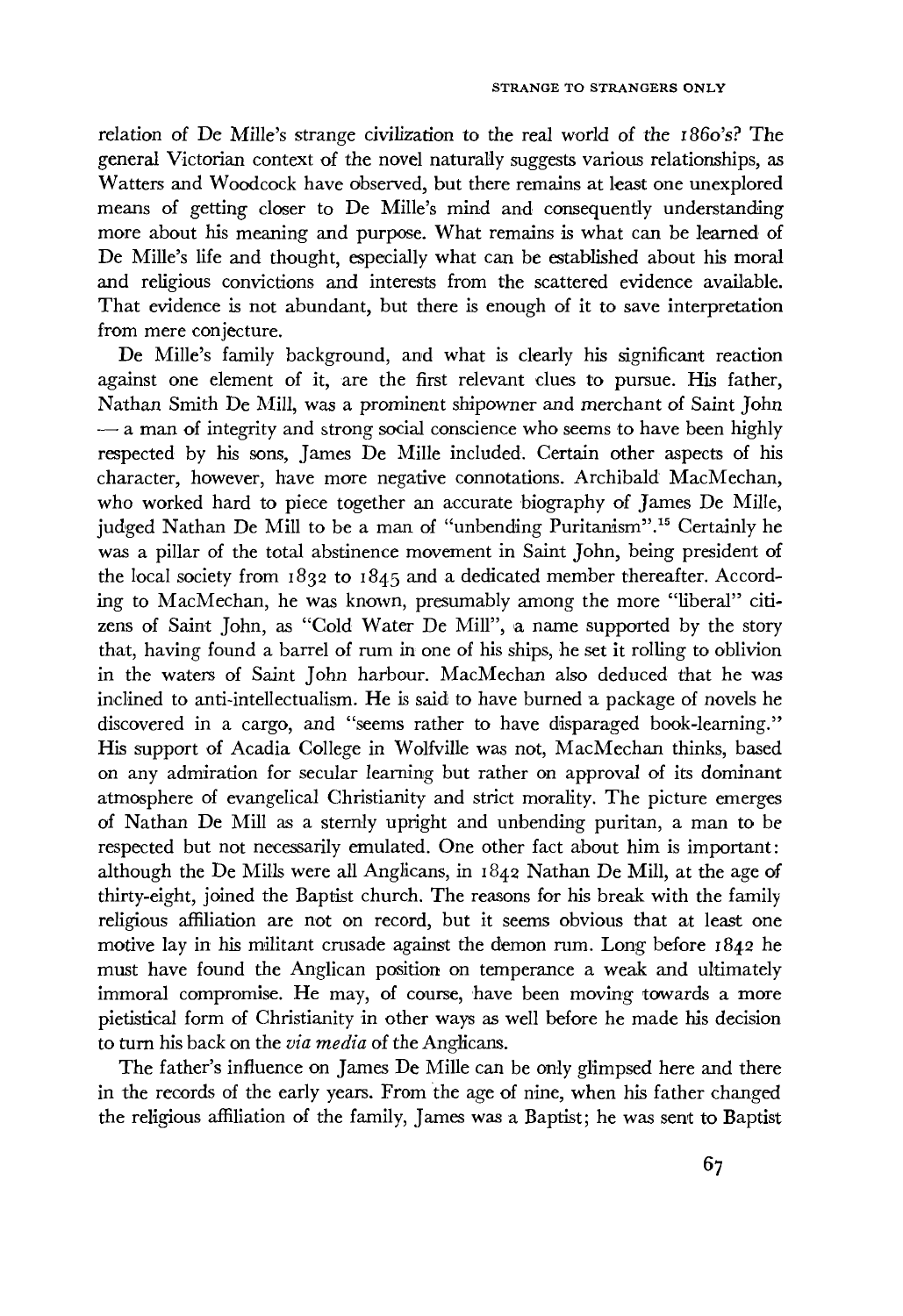institutions — to Horton Academy in 1848 and to Acadia College in 1849, and was baptized while at Horton. After a year-long tour of Europe with his elder brother, he was sent in 1852 to Brown University, another Baptist institution, graduating in 1854. He seems to have been marked by no particular religious zeal during these years. At least he did not follow his elder brother, Elisha Budd De Mill, into the Baptist ministry,<sup>16</sup> and he was very active at Brown in the secular pursuits of public-speaking and debating, and in the production of comic verse, being elected class poet in 1854. There is no question of any departure from normal Christian devotion in all of this, but merely no indication of him follow ing his father's austere bent or of revealing the evangelical zeal common to many of his fellow Baptists.

There is also no evidence of a change in the picture in the next few years. James De Mille remained within the Baptist fold, and by i860, when "Horton Sketches" was written, was even expressing approval of religious revivals. During his Acadia period (1862-1865), however, a change in his attitude may have been gathering force. He approved publicly of non-sectarian education ( Inaugural Discourse,  $1861$ , which Acadia upheld in theory but hardly in practice — a choice of emphasis that may have carried deliberate ironic implications but may, of course, have been seriously made in the belief that the institution he was about to join exemplified his own ideal. Much more significant, indeed markedly so, is the well-known remark of one of his students at Acadia, which gives us the first glimpse of another side of De Mille. Herbert С. Creed, in a letter to Mac Mechan, recalled that although De Mille was "doubtless a sincere Christian", he "took delight in ridiculing everything like cant, and even the ordinary words and actions of the 'pious' sort of people often brought to his keen eye and thin curling lip that peculiar sarcastic smile of his."<sup>17</sup> It is hardly necessary to observe that such a marked disdain for evangelical piety strikes an alien note in the Acadia of the early 1860's, which contemporary accounts depict as intensely conscious of its duty to oversee the spiritual and moral condition of its students. Certainly it is not what one would expect of an ardent or even a moderately committed Baptist.

Then, in 1865, De Mille made two surprising moves: he resigned from Acadia in August, and not long afterwards left the Baptist Church and became an Anglican. His resignation was not engendered by dissatisfied students or administration; in fact, he was much admired by students and was earnestly requested by the college to reconsider his decision.<sup>18</sup> The most reasonable assump tion is that he had become uncomfortable within the confines of the Baptist faith and its academic centre at Wolfville. His move to Dalhousie College in Halifax was not a step upward in the academic world, for at the time Acadia had emerged from its earlier struggle for survival and Dalhousie was just getting on its feet financially and academically. One other fact supports the inference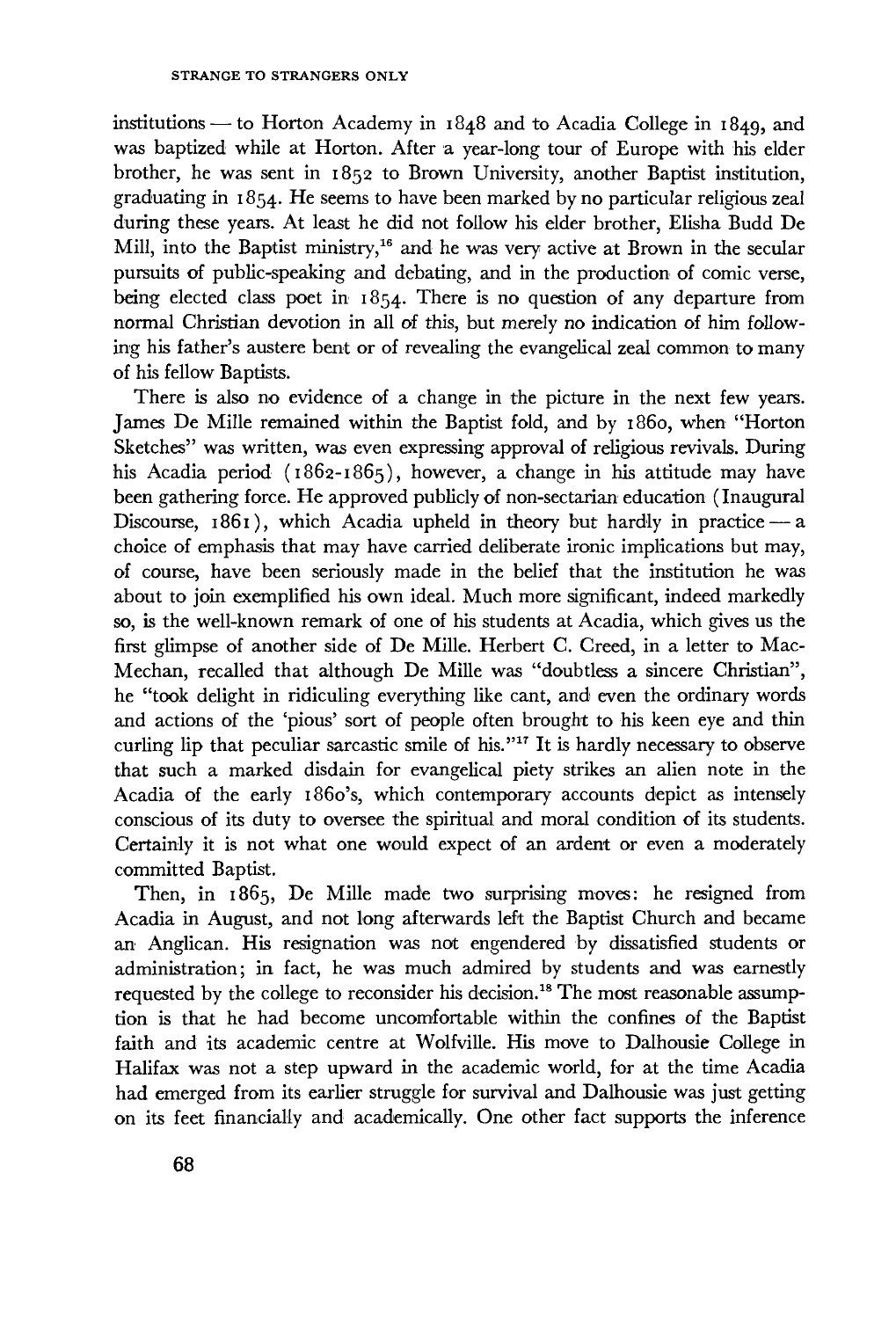that for some time he had been approaching a spiritual crossroads and at last in 1865 felt free to take another direction: his father had died on December 26, 1864, removing a serious obstacle to his change of religious affiliation. **One** assumes that De Mille had no desire to wound his father by an act which, however blameless, would probably have been taken as a tragic betrayal.

One can find few signs, besides Herbert Creed's evidence, of the cast of mind that led De Mille to his decision. His first published novel, *Helena's Household: A Tale of Rome in the First Century* (1867), would seem to be a likely source of evidence, but in fact it does not reveal the "sarcastic smile" at overt piety of which Creed writes. This interesting but uneven novel, in which De Mille is generally strong in description and historical imaginaton and weak in the craft of the novelist, has much to say about the Christian doctrine of love and the supreme example of Christ in the context of a pagan world desperately requiring spiritual sustenance. Yet the evangelicalism, insofar as it is coloured by authorial bias, is broadly Protestant in its emphasis on the Word of God in the New Testament and in its interpretation of the Eucharist as a symbolic sacrament. De Mille's depiction of conversion and the converted, though sometimes rather sentimental, would agree well with Anglicanism. There is one odd omission in his account of early Christianity. Historians are generally agreed that two sacred ceremonies or sacraments of the early Christians, baptism by immersion and the Eucharist, were firmly established by the time of Paul. Yet De Mille never mentions or depicts baptism in the novel. As a former Baptist, he would have been keenly aware of this sacrament and of the running battle in his time between Baptist defenders of total immersion and their less literalist Protestant opponents. The omission is therefore surely deliberate and perhaps is a sign of his special sensitivity on an issue so much a matter of contention between his old and his new church.

Although *Helena's Household* furnishes no plain evidence of its author's opposition to sectarian Protestantism, it does demonstrate his keen interest in the religious and philosophical currents of the ancient world in the infancy of Christianity. As we shall see, this aspect of the novel has a bearing on *A Strange Manuscript.* De Mille's interest in church history — MacMechan says that he specialized in the subject — appears clearly in *Helena's Household.* He is bent on bringing together and comparing various strains of thought in the Rome of Nero — the Platonism of Socrates, Roman moral philosophy, militant Judaism, and Christianity. Indeed his tendency to examine at length the interplay of these forces slows down the action of the novel. His method is to invent characters to express, in intellectual terms and in their lives, the beliefs they uphold : Cineas, the Greek rationalist and Platonist, whose conversion to Christianity is a gradual and soul-searching process; Helena, who embraces the new religion with the quick ardour of intuition; Isaac, the honourable but fanatical Jew whose zeal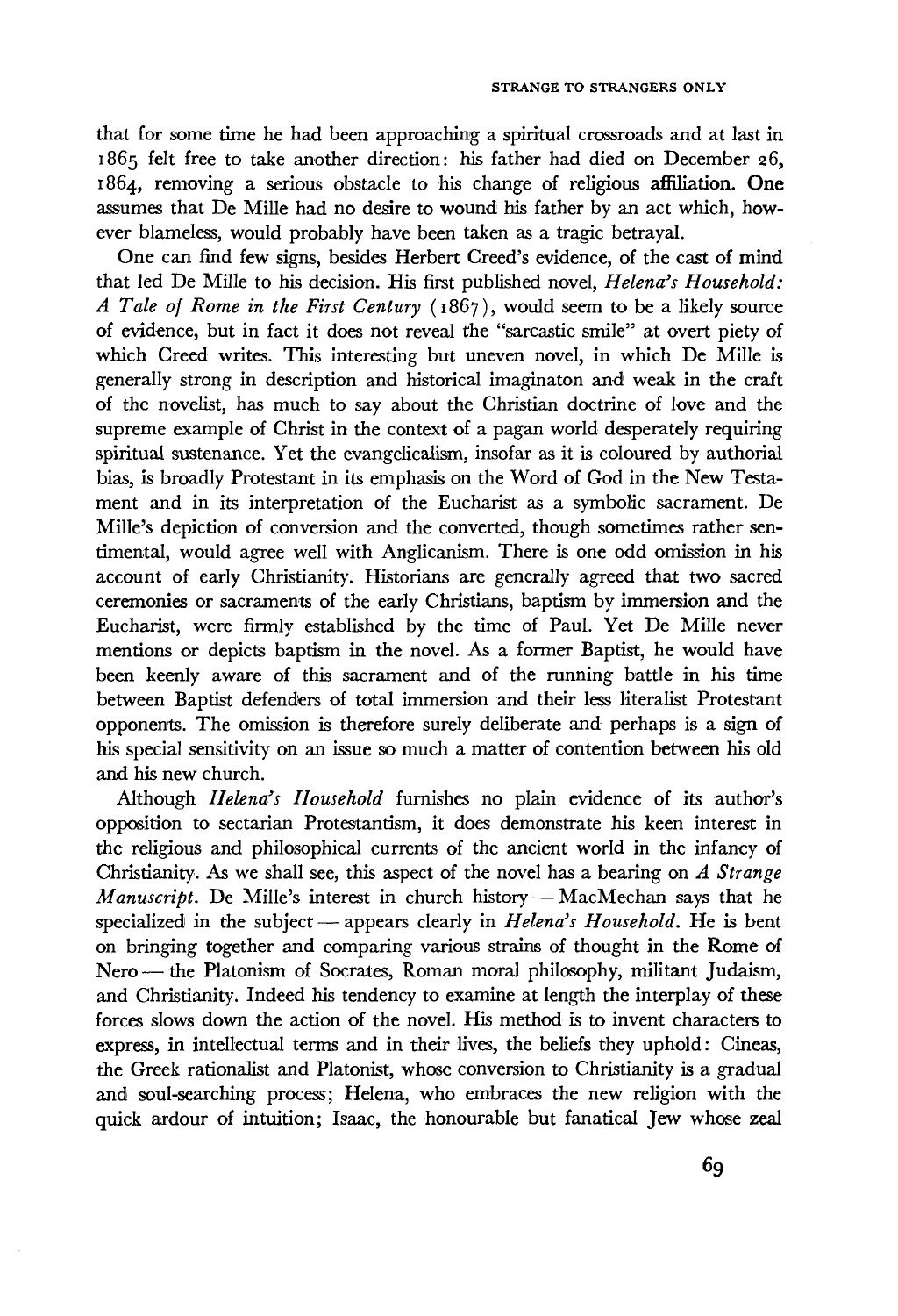for his nation and faith aligns him against Christians as well as against the Roman overlords of his homeland. De Mille's understanding of what Matthew Arnold calls Hebraism and Hellenism is displayed fully,<sup>19</sup> though simplified in the interest of the fictional context. Cineas' resistance to accepting the Christian doctrine of sin suggests both the tendency of beleaguered early Christianity to over-emphasize human depravity and the Greek genius for appreciation of the palpable glory of nature and man: "It is a good and a pleasant world that we see around us", Cineas affirms, "and to apply the name sinners to the 'kindly race of men' seems like saying that the world is all dark, even in its bright daytime."<sup>220</sup> Though Cineas eventually develops a sense of sin, throughout the novel De Mille's emphasis is not in fact on the depravity of man but on the boon of divine love. Furthermore, his admiration for Greek thought and culture is reflected in the sympathetic portrayal of Cineas, in the presentations of Platonism as the highest reach of unaided human wisdom, and in viewing Socrates as in some measure a precursor of Christian truth. In short, while *Helena's Household* leaves one with no doubts about De Mille's Christian point of view and dedication to Christian belief, it reveals as well his knowledge of the historical context and his understanding of basic principles of the Hebraic, Hellenic, and Christian positions.

De Mille's conversion to Anglicanism, as has been suggested above, fits what is known of his interests and attitudes — his love of classical learning, his scholarly interest in the early history of Christianity, his distaste for outward shows of evangelical piety, the moderate tone and philosophical emphasis in *Helena's Household.<sup>21</sup>* One might also mention his unswerving support of a humanistic education based on a study of the classical world and his opposition to denominational education, convictions which are expressed unequivocably in his Inaugural Address at Dalhousie in 1873. One other related point remains to be noted — that of his acceptance of the official Anglican position on the apostolic succession and the relation of the Roman and English churches. Although there are no signs in De Mille's works, early or late, of the fierce antipathy to Roman Catholicism expressed by many Baptists of the day, he seems to have found in Anglicanism a satisfactory compromise between Rome and sectarian Protestantism. His faith in tradition and his sense of history were both satisfied by Canterbury. This is what one assumes would have influenced him, and the assumption is supported by his only known statement on the subject, "The Early English Church: A Paper read before the Church of England Institute" (Halifax: Nova Scotia Printing Co., 1877). This address is an historical sketch of Christianity in Britain from the second century to the time of the Venerable Bede (672-735). De Mille's treatment of the subject is flatly matterof-fact and not at all polemical, but his conception of a distinct British church adhering to primitive Christianity and resisting as best it could the dominance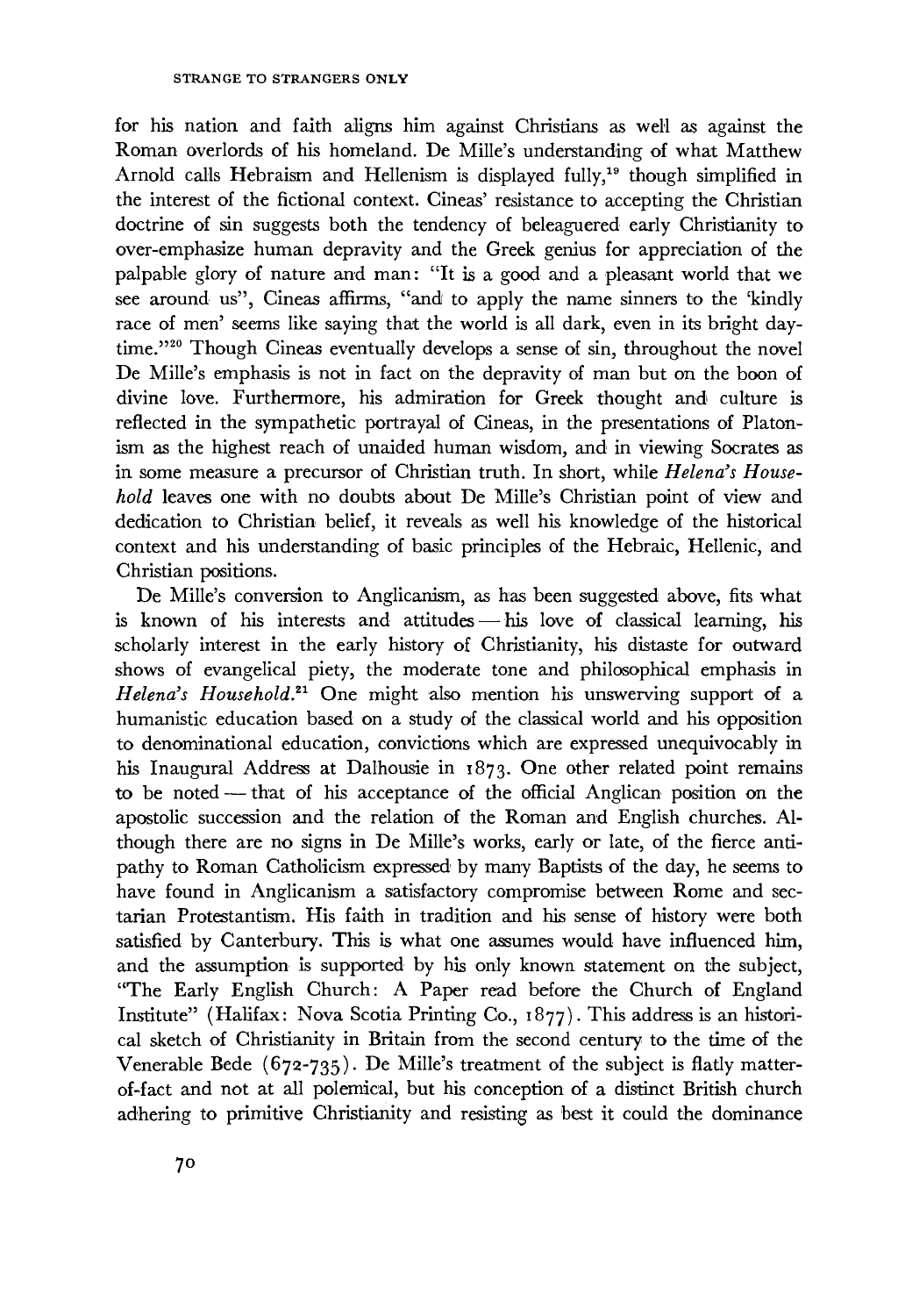of highly organized Roman authoritarianism indicates that he saw his church as an indigenous entity as venerable as the Roman and Greek establishments, not as a Protestant schism from Catholicism dating from the Reformation of the sixteenth century. In other words, De Mille agrees on this point with that earlier staunch Anglican, T. C. Haliburton, who had seen the Reformation in England as reactionary rather than revolutionary, the English church as regaining the purity of doctrine which had long been sullied by Roman domination, and the Anglicanism which emerged from the purging away of long-established Roman heresy and corruption as the best and truest form of Christianity. What is more to the point, De Mille had by 1865 aligned himself with the theological and ethical climate of the Anglican *via media,* with the tradition of Hooker, and had formally repudiated the more uncompromising temper of sectarianism. It is noteworthy that, when he settled' in Halifax and became an Anglican, he chose High-Church St. Luke's rather than Low-Church St. Paul's as his place of wor ship. Moreover, he took his new allegiance seriously, becoming an active member of the Church of England Institute.

**THE BEARING of all of this upon A Strange Manuscript is of** course one's prime concern. The following paragraphs attempt to suggest some ways in which De Mille's biography, mundane and spiritual, comes to our aid in understanding his novel.

First it should be noted that De Mille calls on his knowledge of ancient and biblical history for his conception of the Kosekin. His general intention is to depict what has happened to an Eastern Mediterranean people who have been utterly isolated from their original milieu for a very long time, and have developed their religious and moral beliefs in ways contrary to those of the civilization from which they have been separated. It does not much matter whether the original Kosekin were the Troglodytes (Red Sea cave-dwellers described by Agatharchides of Cnidus) or one of the lost ten tribes of Israel, as Melick facetiously suggests. The important point is that they were Hebrews (or at least a Semitic people speaking the Hebrew tongue) who left the Mediter ranean world long before Greek civilization had affected them. According to the Old Testament, the lost tribes were transported to Assyria when Israel was conquered in 734 B.C., and it was of course nearly 300 B.C. before the Jews as a nation came into contact with Greek culture. The Kosekin, then, are a people from what one might call an Old Testament background who have never been touched by the later developments which took place in the world they had left — in particular, they have lived completely unaware of Greek rationalism and humanism, and of the Christian tradition centred on the New Testament and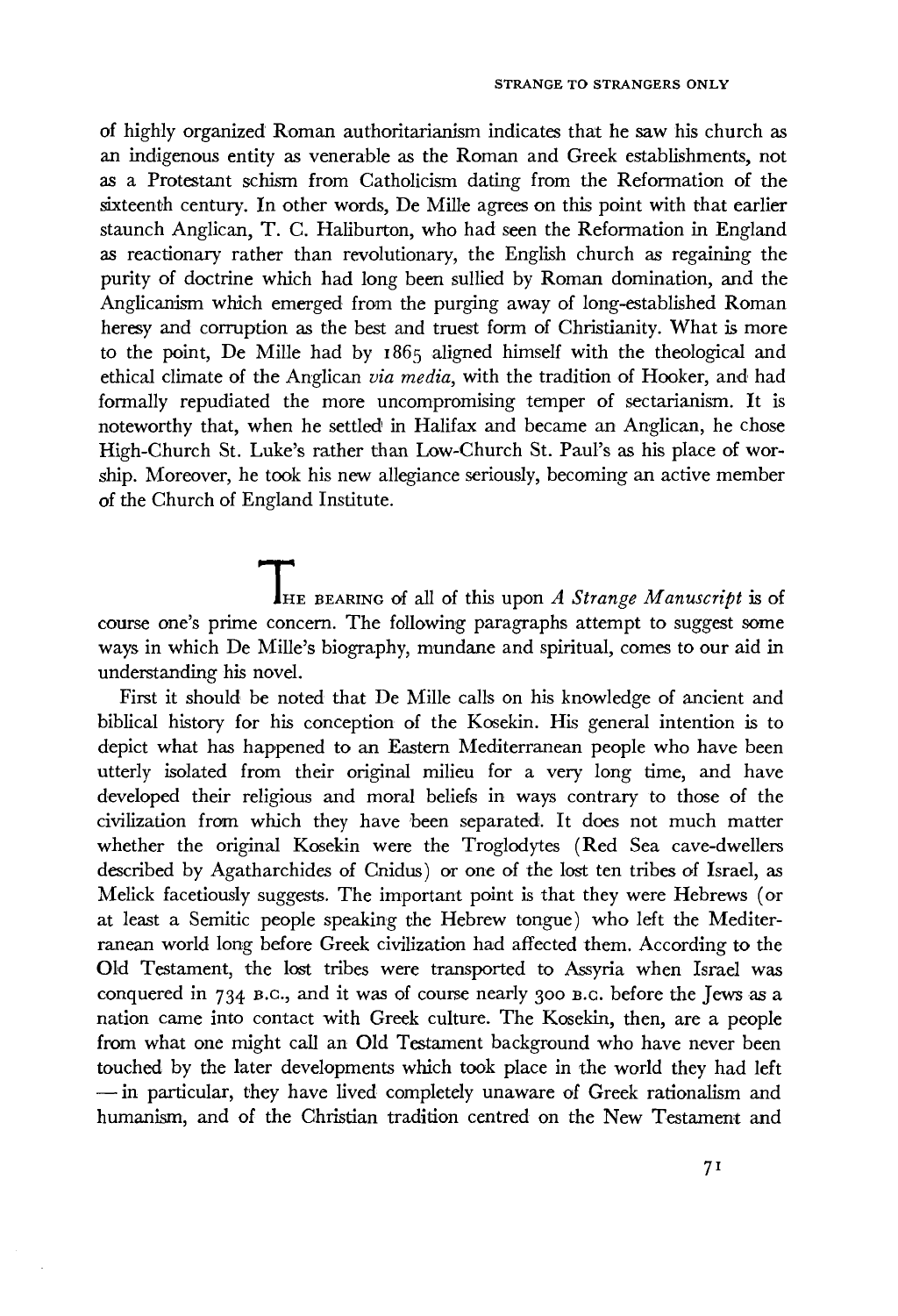enriched by Greek and Roman philosophy. In one way the development has been directly opposite to that of Western civilization, for the Kosekin adhere to a pervasive other-worldliness and denial of life, while Western civilization, as De Mille knew well, has tended to develop an equally pervasive worldliness despite the transcendental idealism of its philosophical and Christian heritage. At any rate, the Kosekin have driven the spiritualism, fatalism, and *contemptus mundi* of the ancient Hebrews to gross extremes that are believable within their isolated confines, untempered as they have been by Hellenism or Christianity. Indeed, they have even reached the utter absurdity of upholding other-worldly fanaticism without any *raison d'être,* any ultimate religious belief, for as Crawford Kilian has rightly pointed out, the Kosekin are a godless race. Their departure from their Hebraic origins is consequently degenerate to an alarming degree.

While the Kosekin, seen in this light, have developed in a direction opposite to that of Western civilization,<sup>22</sup> in another way they may be seen as pushing to logical conclusions extreme religious and moral tendencies in Western religion, tendencies that may be traced either to Old Testament times or to qualities inherent in Christianity. Previous commentators on the novel have noted this in passing, but it would seem reasonable that it should be given much more weight in view of De Mille's experience of sectarian extremism, his rejection of it, and his embracing of the *via media* of Anglicanism.

In effect, the Kosekin embody in extreme ways what De Mille would consider as pernicious tendencies in the history of Christianity. Thus what Adam calls "their strange and unnatural love of death" is an intensification of the pietism which looks upon life solely as a preparation for death, in effect prefers darkness to light, exalts poverty, and regards love of the beautiful, indeed all the pleasant elements of life, as sinful and degrading. De Mille did not need to look back to the most dour exemplars of New England Calvinism for models. The tradition of Alline in Nova Scotia, though softened in many Baptists by the middle of the nineteenth century, still persisted among the more rigorous and uncompromising members of this particular holy community, and was vigorously supplemented by similar "unworldliness" in the most fanatical wings of the Methodist and Presbyterian churches.

The Kosekin drive to literal extremes positions which such religionists, and perhaps De Mille's own father, held as articles of faith. It looks very much as though De Mille reveals the absurdity and even the depravity of such attitudes by pushing them to their logical conclusions. The central Christian tradition to which De Mille adhered has never regarded what is *natural* as sinful or vile; it has never made such a sharp division between body and soul, between the natural and the divine. Adam is given a moment of insight, although he is unaware of the implications, when he declares that the Kosekin "lived in opposition to nature itself". According to the Kohen, it is "unnatural" or against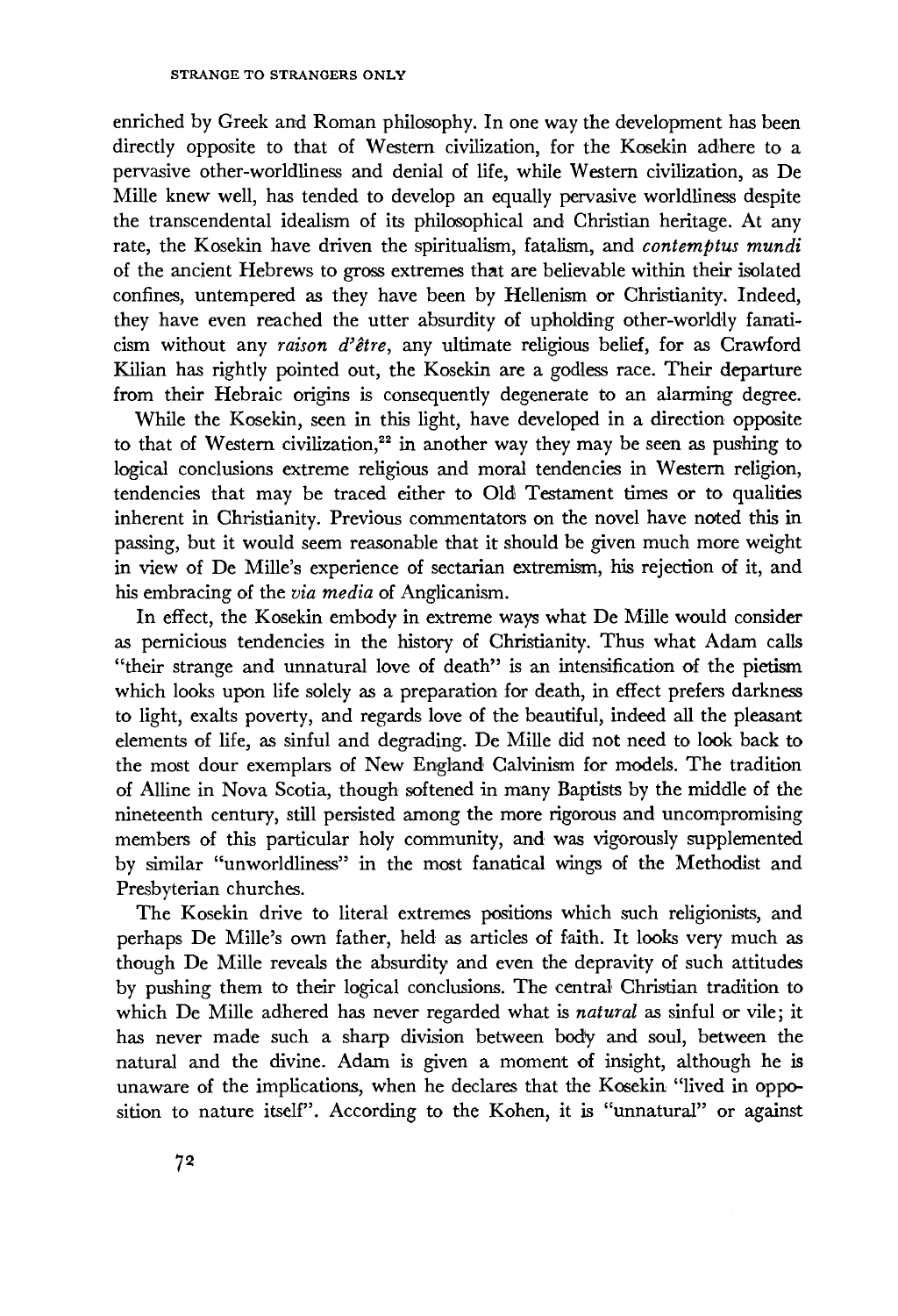human nature to fear death, to detest and avoid poverty, to seek the requital of love. These are all animal rather than human instincts, says the Kohen. In effect, the Kosekin deny that man shares any instincts with the animal; their totally uncompromising position is to segregate man from animals, man from nature. They have built up a body of ideas which denies any connection except the common need of animals and man for nutrition in order to remain alive. Even more than the most extreme Calvinist, the Kosekin have cut man off from nature, and have defined nature as evil. Then, to rationalize their own denial, they name the artificial the "natural". For De Mille, as for Hooker, the great apologist for his church, nature is part of the divinely-ordained and ordered universe, and what is natural in humanity is not by definition unclean or evil but morally neutral, capable of being used for good or evil purposes. But for Christian extremists and the Kosekin, much of life is indeed in opposition to nature itself. Both devalue life as something to be released from as quickly as possible so long as the release is honourable (suicide is a sin for both). Moreover, the whole symbolism of light and darkness in the novel applies to Christian extremists as well as to the Kosekin —both are blind to the glories of the natural life and try to live in the darkness and gloom associated with death, with a denial of life. Both are so suspicious of pleasure and enjoyment as occasions of sin that the most envied people are those destitute of worldly goods and worldly pleasures. The only difference between the Kosekin "aristocracy" and the selfstyled aristocrats of Christian grace is that most Christian extremists hold such ideas as convictions without putting them into indiscriminate practice. The Kosekin, by carrying their convictions into uncompromising action, reveal just how abominable, De Mille seems to be saying, the convictions are. The leading paupers of the land are filled with blood lust and are actually the worst of murderers. Such is the logical outcome, De Mille implies, of an utter denial of the goodness of life. He may even be implying too that the distorted conception of God held by life-denying Christians is actually akin to the godlessness of the Kosekin, that a caricature of God amounting to blasphemy is not far removed from utter unawareness of God.

Another aspect of Kosekin life is closely related and equally an ironic comment on Christian extremism. In their system of ethics the Kosekin are completely ignorant of the Aristotelian principle of the golden mean that has been so influential in establishing the *via media* of liberal Christian ethics. The Kosekin drive the virtue of temperance to its deficiency of abstinence in denying the beauty and pleasure of life rather than simply avoiding its harmful attractions. They drive the virtue of courage to its excess of foolhardiness when they seek death in battle with fanatical persistence. They drive the virtue of liberality to the excess of prodigality when they strive to give away all possessions in the attempt to attain the poverty and worldly misery that they deem necessary to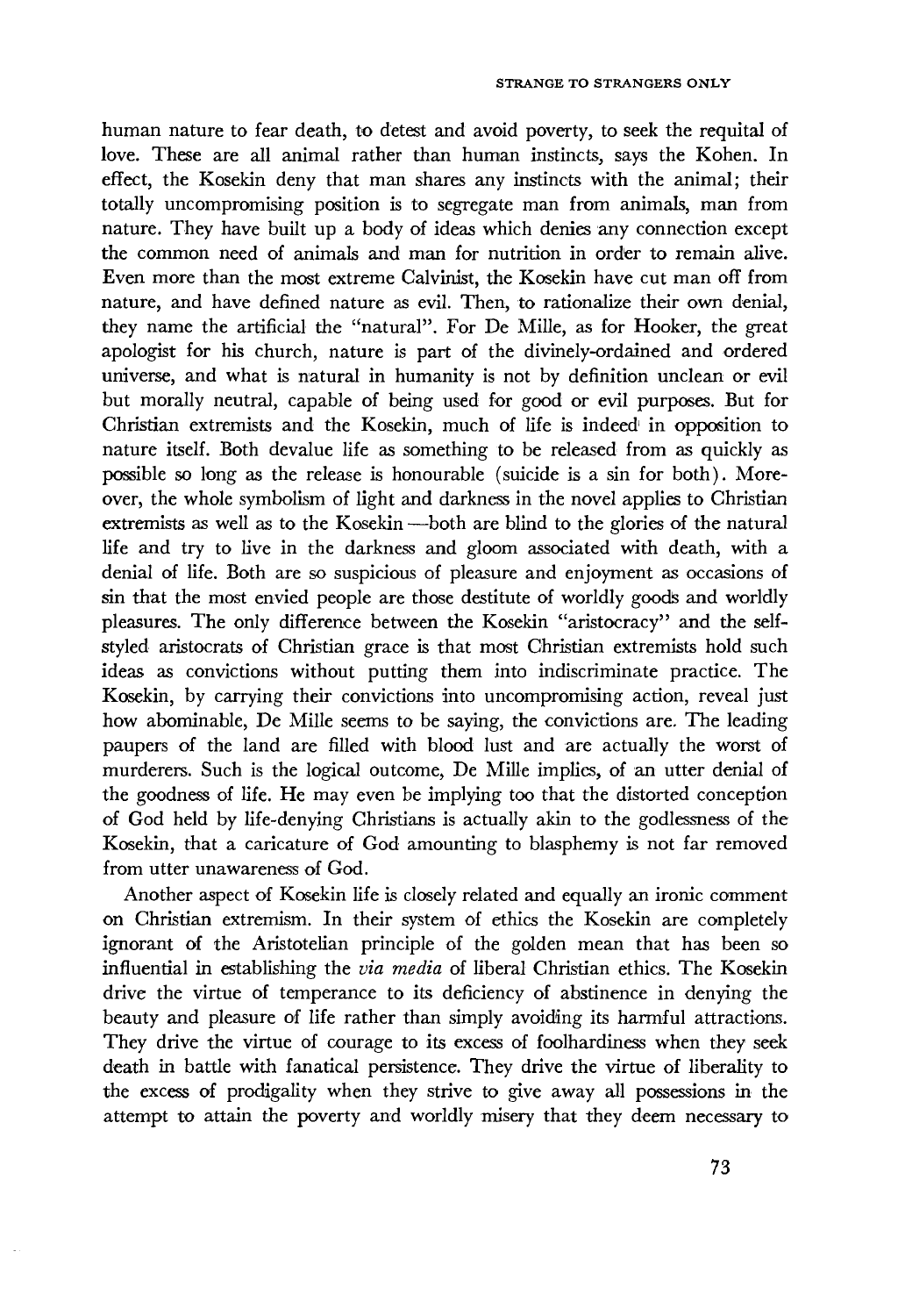their "salvation". Their perverted extremism is well summed up by their first citizen when the Chief Pauper tells Adam of his almost ideal condition: "I have poverty, squalor, cold, perpetual darkness, the privilege of killing others, the near prospect of death, and the certainty of the *Mista Kosek."*

The subject of love in the novel is a perfectly integral part of the Kosekin philosophy. The Kosekin notion of love is forced to the point where lovers remain apart because it would be "selfish" for them to act otherwise. They deny love as they deny life itself. They reject any compromise between the flesh and the spirit. Selflessness is not for them a relative force in a fallen and imperfect world but rather utter self-denial. Kosekin "love" is not really love at all, but rejection of love. No one can *receive* love any more than any other "commodity". The love which the Kosekin say is so strongly felt has nowhere to go, no object upon which to act or fulfill itself. It is entirely abstract, never real or realized in fact, inhuman. One can hardly fail to notice how closely the Kosekin resemble Swift's Houyhnhnms on this point. Both are distinguished from human beings by their impervious rationalism, the main difference being that the Houyhnhnms, being horses, simply have no human emotions, while the Kosekin, being men, have smothered their human instincts in the name of an absurd ideal which seeks to deny their humanity.

To interpret the Kosekin ideal of love and Adam's total opposition to it as basically an amusing satire on romantic love in Western society, as R. E. Watters does, would seem to be a distortion of De Mille's intention. Certainly Adam More echoes the sentimentalities of romantic love in Western culture, and in this as in most ways is an impercipient extremist in his own right and so an unconscious satirist of the values he holds. But De Mille's emphasis is surely on the absurdity of the Kosekin position on love, as it is on their uncompromising extremism generally. Adam's shocked incomprehension is no more and no less marked or significant on the subject of love than on any other Kosekin article of belief. What is involved here as elsewhere is a more complex meaning derived from De Mille's basic principle of moderation. Satire there is, but it works in two directions simultaneously, and depends just as much upon the inadequacy and extremism of Adam as upon those qualities in the Kosekin.

The novel makes better sense if De Mille is seen as opposing *two* sets of extremes rather than one — extreme self-denial and consequent life-denial as in Kosekin society, and extreme self-indulgence and consequent denial of transcendence and moral idealism as in Western society. Adam is not really De Mille's spokesman but a simple-minded and naive representative of Western culture, propounding values as they are commonly practised in his corrupt society. His resemblance to Gulliver is close enough to put us on the alert. Like Gulliver, Adam is not utterly depraved, not really extreme, for example, in his espousal of self-indulgence, but he is at best no more than a unreflective humanist of the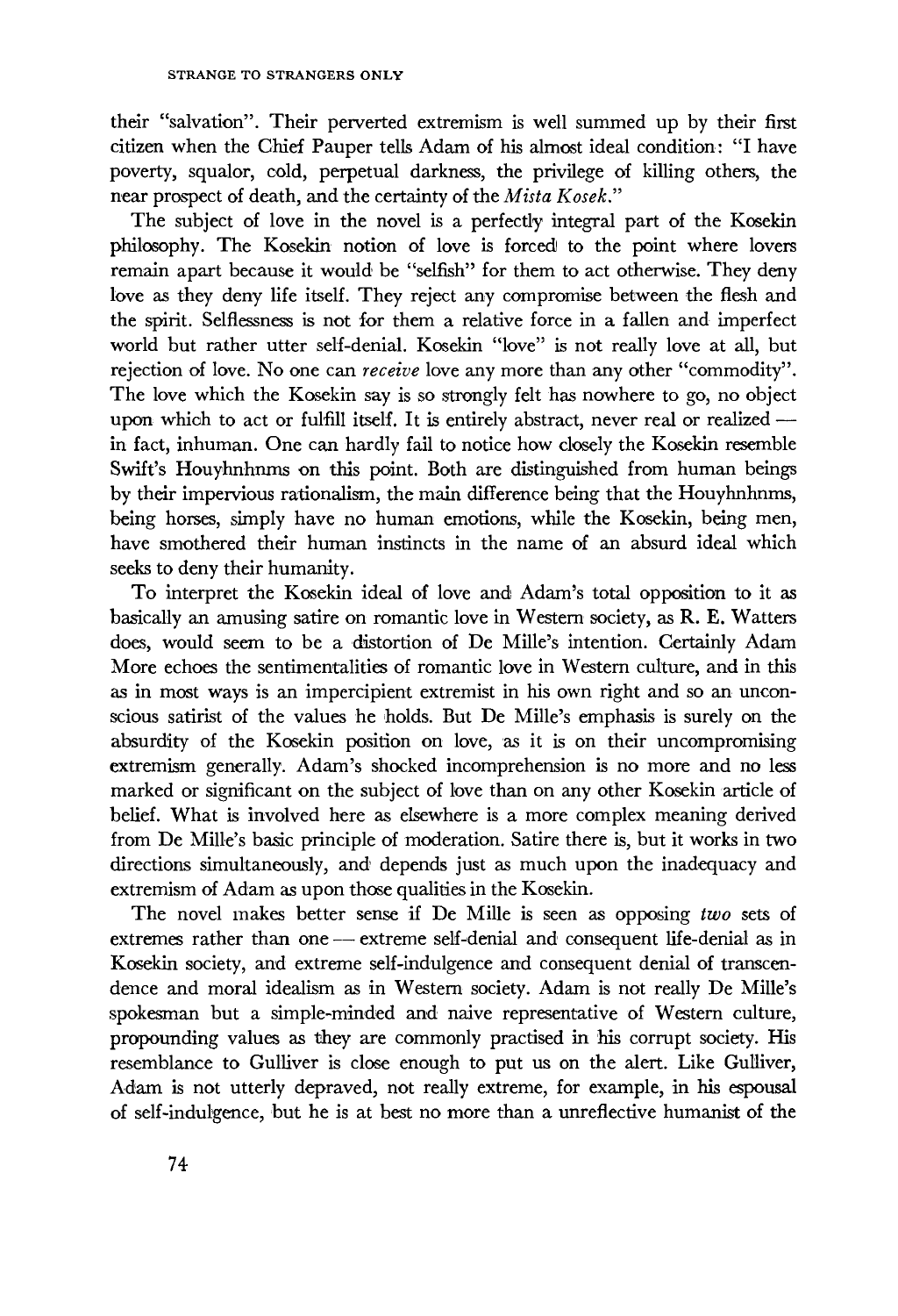shallow sort and at worst, perhaps, "a prig, a ninny, and a hypocrite", as Crawford Kilian declares him to be. He is primarily, however, an impercipient representative of a materialistic and essentially godless society — so impercipient that he does not even realize that the selflessness and self-denial of the Kosekin are in fact self-indulgence. There is little in him of the idealism of De Mille, of De Mule's declared disapproval of self-indulgence in his own society. Consequently the arguments he opposes to the Kosekin ideals are not the ideals of his culture but the imperfect realities all too common in its practice. His attitudes are the counterparts not of Kosekin "high-minded" ideals but of the ordinary Kosekin citizen's imperfect realization of those ideals. The idealism of Western culture, De Milk's idealism, is far below the surface of the novel, implied rather than stated. The outward conflict is between two extremes, irreconcilable because they are seemingly poles apart and because their chief spokesman, the Kohen and Adam, are only vaguely touched by the principles of moderation that would move them closer to the golden mean — the Kohen by the touch of humanity which has made him a failure by Kosekin standards, Adam by the basic decentness which partly belies and relieves his materialistic and pragmatic outlook. The ultimate of Kosekin idealism is of course represented by the Chief Pauper, and the ultimate of Western materialism, ironically enough, not only by Adam but by the Kohen Gadol<sup>23</sup> and especially Layelah, whose daring iconoclasm makes her "a new Semiramis — one who might revolutionalize an empire and introduce a new order of things" (p. 168). Layelah's statement of her principles, which amount merely to the substitution of extremes opposite to those of the Kosekin, places Adam's extremism in clear perspective: "The rich shall be esteemed, the poor shall be down-trodden; to rule over others shall be glorious, to serve shall be base; victory shall be an honor, defeat a shame; selfishness, self-seeking, luxury, and indulgence shall be virtues; poverty, want, and squalor shall be things of abhorrence and contempt" (p. 167). Here is the imperfect and of course depraved *practice* of Western society, as extreme and as far from the mean as the Kosekin values Layelah rejects. Similarly, Adam's view of love in his own society is as limited as his other conceptions. His philosophy of love is tritely romantic, even sentimental, and no doubt unconsciously satiric of love as practised in our culture. The missing element is of course the highest ideals of his civilization. The opposition of two defective extremes defines the mean only by implication. Moreover, the two extremes, ironically enough, are "ideals" in another way: just as very few of the Kosekin are able to live up to their ideals and become paupers, so few people in our civilization are able to become self-indulgent and wealthy despots. Most of the Kosekin and most of us are back-sliders, incapable and even sceptical of the single-minded zeal necessary for attainment of either imagined *summum bonum.* From De Mille's point of view, the extremes are equally heinous, and Adam's judgment is as inept as the Chief Pauper's. Like Swift in Book IV of *Gulliver's*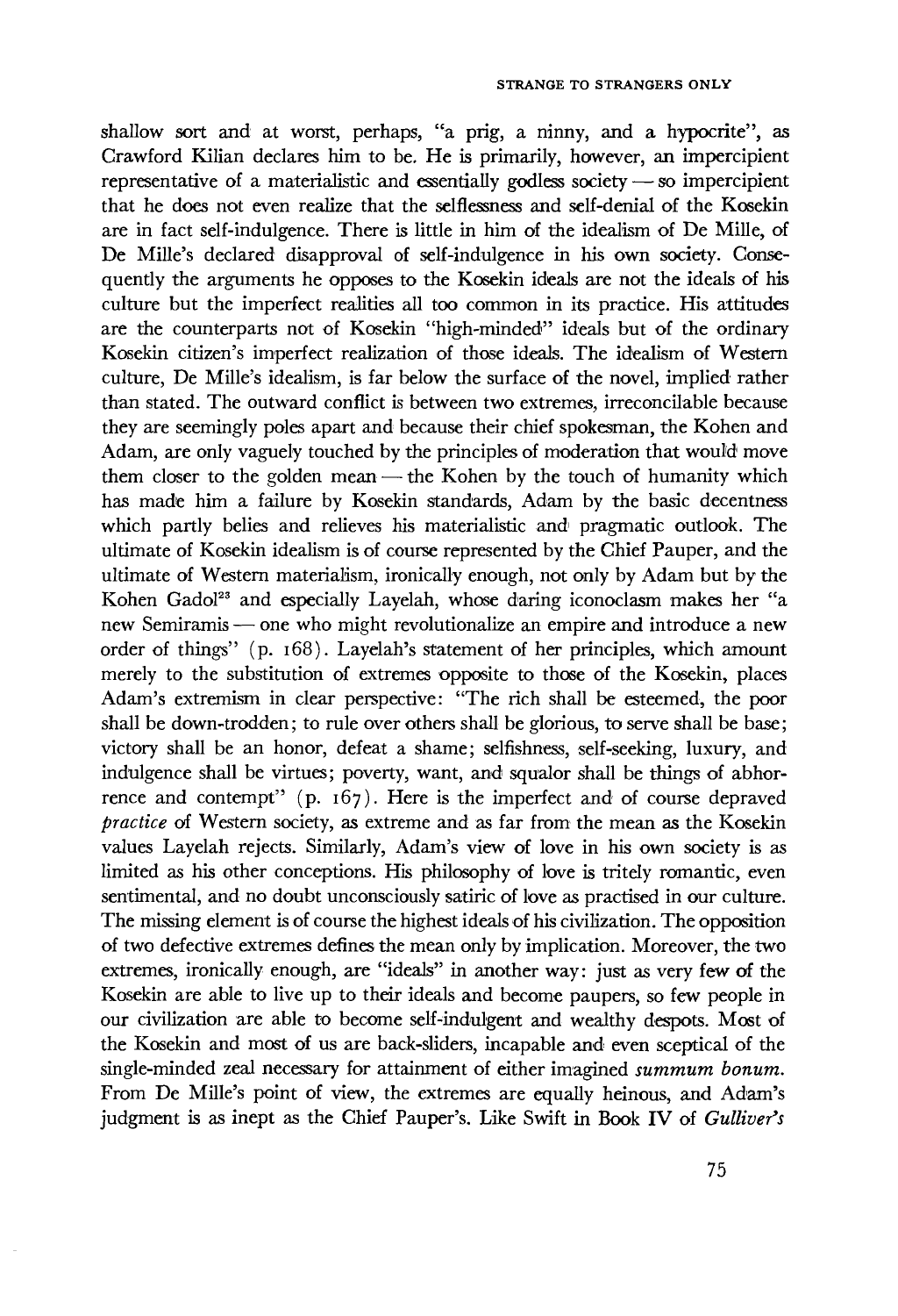*Travels*, De Mille makes his narrator impercipient of the ironies involved. The main difference is that De Mille did not follow Swift to the point of converting Adam to an acceptance of Kosekin life-denial in a movement analogous to Gulliver's total acceptance of the Houyhnhnms' inhuman rationalism.

The satire of the novel therefore is double-edged, an assault upon extremes of opposite kinds. It is as crucial to see Adam as the impercipient and unwitting apostle of Western materialism as to recognize the painfully obvious imperfection of the Chief Pauper. Both put forth recipes for the death of the spirit. De Mille's position in the midst of this ingeniously confusing welter of ironies and cross-purposes is far from obvious. Like Swift in his creation of Houyhyhymland, De Mille has kept his own point of view so completely behind the scenes that he runs the risk of mystifying the reader or leading the critic into irresponsible interpretation. In both cases an appeal outside the literary work to the nature of the creator is the likeliest means of keeping one's feet in the slippery mazes of ironies and counter-ironies. The self-effacing irony of both satirists can easily be a trap for the unwary. While the personality, convictions, and ideals of De Mille can be only partially understood at our present stage of knowledge, what is known or can reasonably be deduced is of the utmost importance for a judicial interpretation of *A Strange Manuscript.*

## **NOTES**

- <sup>1</sup> "Introduction", *A Strange Manuscript* (Toronto: McClelland & Stewart, 1969), vii-xviii.
- <sup>2</sup> "The Cheerful Inferno of James De Mille", Journal of Canadian Fiction, I, #3 (1972), 61-67.
- <sup>3</sup> "De Mille and the Utopian Vision", *Journal of Canadian Fiction*, II, #2 (1973), 174-179·
- 4 The manuscript letter is in the De Mille Manuscript Collection, Dalhousie University. The credit for unearthing this uncatalogued letter and realizing its importance must go to Douglas E. MacLeod, who quoted part of it in his M.A. thesis, "A Critical Biography of James De Mille" (Dalhousie University, 1968). As Crawford Kilian's article reveals, Mr. MacLeod's thesis contains much information on De Mille's life that will not be found in existing published accounts.

A. H. De Mill (only James's branch of the family adds an "e" to the name) was a younger brother of James. He had graduated from Acadia with B.A. and M.A. degrees, had studied law, and at the time of James's death in 1880 was practicing law in Saint John, New Brunswick. As James's sudden death had left his wife and children in serious financial difficulties, A. H. De Mill was working with other members of the family to raise money by publication of several works still in manuscript. Lea and Shepard of Boston had published many of De Mille's books for boys, but were rightly regarded by A. H. De Mill as not suitable publishers for *A Strange Manuscript.*

<sup>5</sup> These fictional pieces were "The Missionary's Son" (1860-61) and "Andy O'Hara"  $(1860-61)$ . At the same time his sketches, "Recollections of Rome"  $(1861)$ ,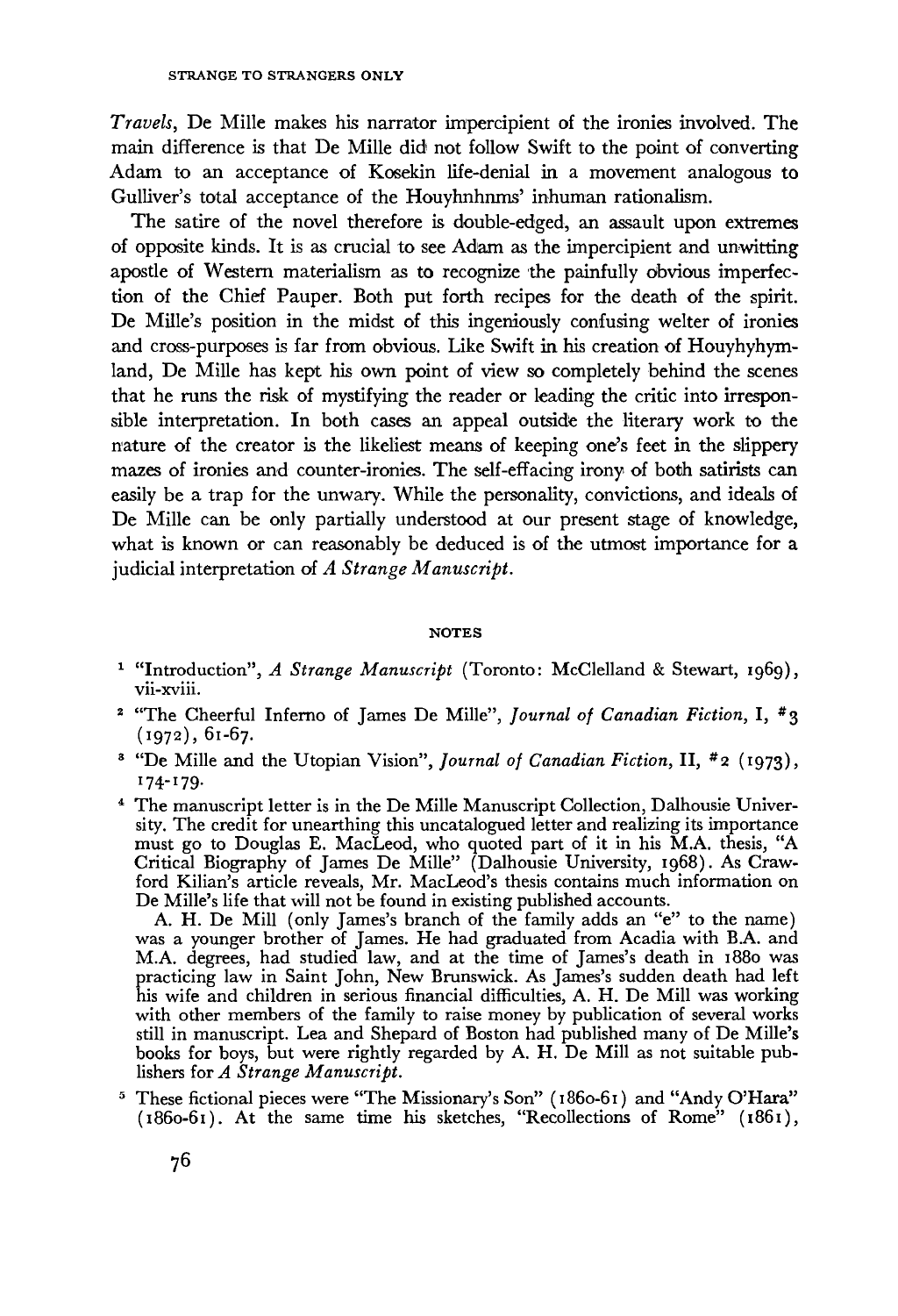"Recollections of Naples" (1861) and "Horton Sketches" (1861), were also appearing serially in the *Christian Watchman.* See MacLeod, p. 141.

- Archibald MacMechan testifies to the early composition of *The Dodge Club,* saying that it "was written before going to Acadia" ("De Mille, the Man and the Writer", *Canadian Magazine,* 27 [1906], p. 413.)
- 7 The italics are mine.
- <sup>8</sup> The bibliography of De Mille's fiction is still somewhat uncertain. According to some bibliographies, his first novel was *The Martyr of the Catacombs* (a "Sunday School Book", according to MacMechan), which is said to have first appeared in 1858 (perhaps in serial form) and again as a book in 1865. Although R. E. Watters was unable to locate a copy for his *Check List of Canadian Literature,* this rare item has surprisingly turned up in an undated, modern paperback edition published by the Moody Press of Chicago. The paperback edition clears up none of the bibliographical problems (it does not even bear the author's name), but at least it proves that the book exists.
- 9 See D. E. MacLeod's description and reproduction of the drawings in De Mille's notebook of 1853 (thesis, pp. 104-107), and Kilian's remarks ("Cheerful Inferno", pp. 66-67).
- <sup>10</sup> The "arguments for a late composition date" mentioned by Crawford Kilian -that *A Strange Manuscript* "shows a skilled writer in complete control of his material" and that De Mille's ironic reference to authors lacking prestige in Kosekin society *(SM,* p. 141) reads like the remark of a seasoned professional writer — seem of little account, and indeed are given merely passing notice in the article (See "Cheerful Inferno", p. 67).
- <sup>11</sup> These are the three works discussed by George Woodcock as influences upon De Mille. See "De Mille and the Utopian Vision", *JCF,* II (1973), 174-179· It must be added that the "significant echoes" cited in the article strike this reader as much more tenuous and unconvincing than the confident tone of their presentation makes them appear — even if one examines them with A. H. De Mill's evidence dismissed from the mind. Is there really much resemblance between the conversa tion of Mallock's sophisticated characters in *The New Republic* and that of De Mille's yachtsmen? Then the fact that Butler, like De Mille, "begins with a criti cism of moral and philosophical attitudes" rather than focussing on political and social institutions seems to be a weak indication of De Mille's indebtedness to *Erewhon,* simply because De Mille's basic interest in men rather than institutions needed no encouragement from Butler. More and Swift would have confirmed his inclination just as well. As for Lytton's *The Coming Race,* the very minor resem blances between it and *A Strange Manuscript* are easily accounted for by the two authors' common knowledge of earlier works recounting the discovery of strange and contemporary civilizations.
- <sup>12</sup> It should be noted, however, that the idea of having the Kosekin perform canni balistic rites comes from De Mille's knowledge of ancient history — the supersti tious belief current among the first-century Romans that the Christians in their midst practised cannibalism at their religious services. The following passage from *Helena's Household* suggests the connection: "They [the Christians] met in secret assemblies, where it was reported that they indulged in the worst vices among themselves. The mysterious repast which they celebrated in memory of their dying Lord was particularly suspected. A report prevailed that at this repast they fed on human flesh and drank human blood  $-\bar{a}$  strange perversion of that symbolical rite which represented by bread and wine the body and blood of the Saviour" (p. 271).